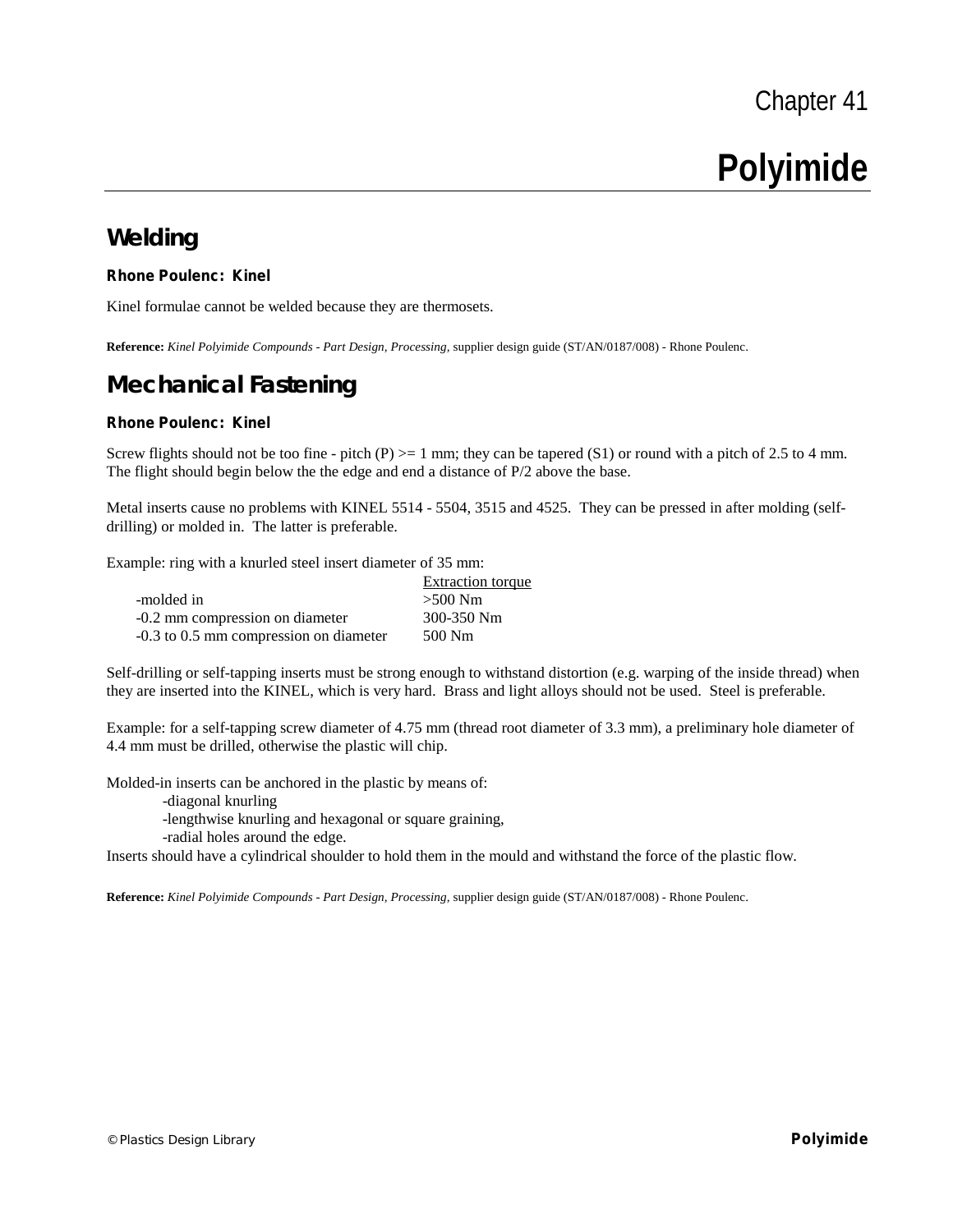## **Riveting**

## **Rhone Poulenc: Kinel**

Riveting is possible, but riveting conditions must be adapted to the Kinel formula used.

**Reference:** *Kinel Polyimide Compounds - Part Design, Processing,* supplier design guide (ST/AN/0187/008) - Rhone Poulenc.

# **Adhesive Bonding**

**DuPont: Kapton** (note: cast with solvent evaporation to form a thermoplastic); **Vespel** (note: precipitated to form a "pseudo thermoplastic" which thermally degrades before its Tg but is not crosslinked)

A study was conducted to test for bond strength on a representative matrix of commonly used plastics and the adhesives best suited to them. For many of the plastics evaluated, the effect of polymer composition on bond strength was evaluated by compounding plastic formulations with each of the most commonly used additives and fillers for that plastic; common grades were used for the remaining resins. The effect of each additive and filler was determined by comparing the bond strength achieved with the specially compounded formulations to that of the neat plastic. In addition, the effect of surface roughening and chemical treatment of the plastic surface on bond strength was examined.

The block-shear (ASTM D 4501) test was chosen as the test method because it places the load on a thicker section of the test specimen that can withstand higher loads before experiencing substrate failure. In addition, the geometry of the test specimens and the block-shear fixture helps minimize peel and cleavage forces in the joint. How well the block-shear test method reflects the stresses that an adhesively bonded joint will experience in real world applications should be considered. Also, limitations on the data due to the variety of additives and fillers used by different companies should not be ignored.

Prism 401 and Super Bonder 414, both cyanoacrylate adhesives, achieved the highest bond strengths on the Vespel polyimide. Black Max 380, a rubber toughened cyanoacrylate adhesive, achieved the second highest bond strengths. Depend 330, a two-part no-mix acrylic adhesive, and Loctite 3105, a light curing acrylic adhesive, achieved the lowest bond strengths on Vespel. Black Max 380, Prism 401, Super Bonder 414, Depend 330, and Loctite 3105 all achieved substrate failure on the 5 mil (0.005 in) thick Kapton films.

### *Surface Treatments*

The use of Prism Primer 770, in conjunction with Prism 401, resulted in either no effect or a statistically significant decrease in the bondability of polyimide.

### *Other Information*

When bonding polyimide films, an accelerator may be necessary to speed the cure of cyanoacrylates. Polyimide is compatible with all Loctite adhesives, sealants, primers, and activators. Recommended surface cleaners are isopropyl alcohol and Loctite ODC Free Cleaner 7070.